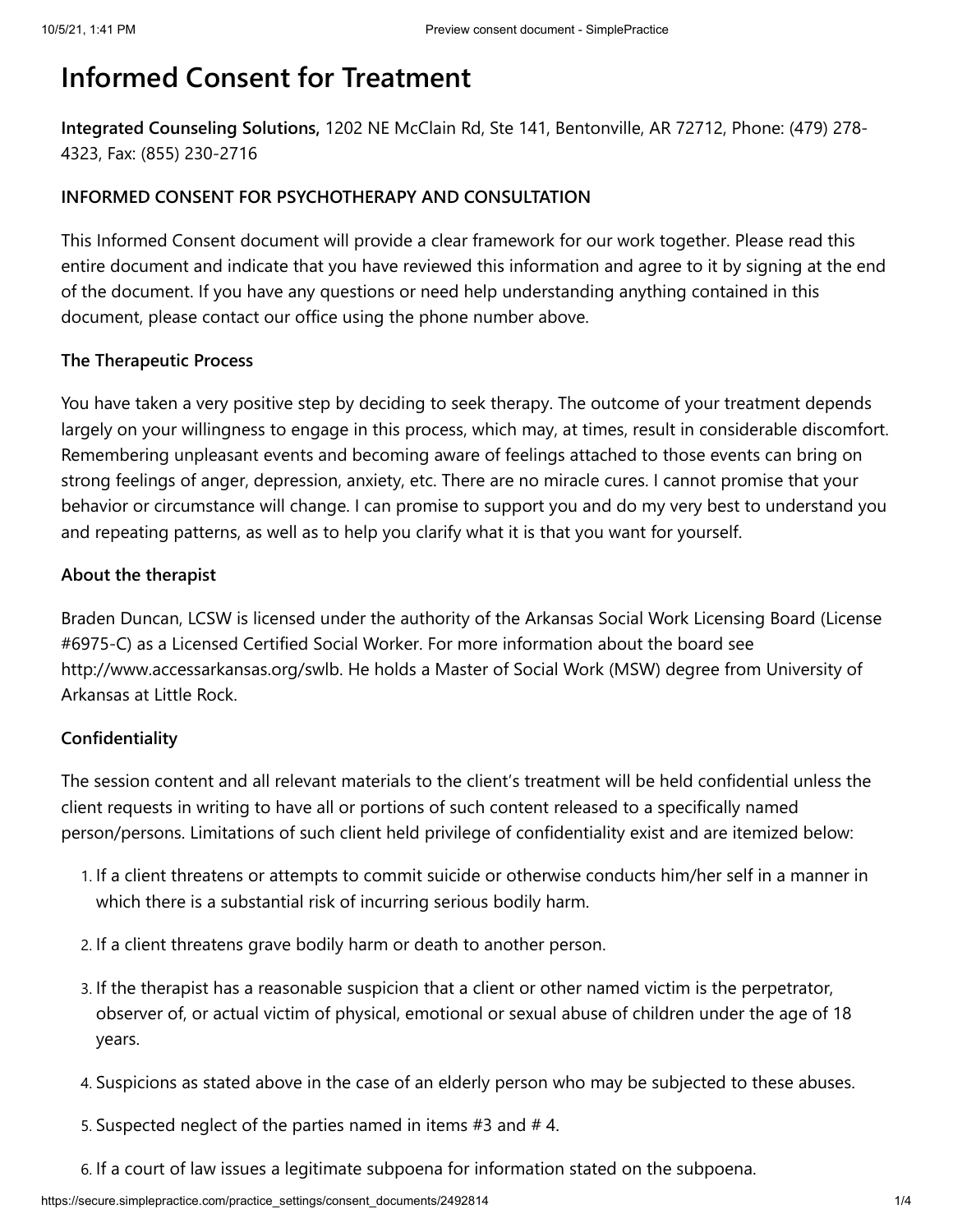#### 10/5/21, 1:41 PM Preview consent document - SimplePractice

7. If a client is in therapy or being treated by order of a court of law, or if information is obtained for the purpose of rendering an expert's report to an attorney.

Occasionally I may need to consult with other professionals in their areas of expertise in order to provide the best treatment for you. Information about you may be shared in this context without using your name.

If we see each other accidentally outside of the therapy office, I will not acknowledge you first. Your right to privacy and confidentiality is of the utmost importance to me, and I do not wish to jeopardize your privacy. However, if you acknowledge me first, I will be more than happy to speak briefly with you, but feel it appropriate not to engage in any lengthy discussions in public or outside of the therapy office.

For more details regarding privacy, refer to *Notice of Privacy Practices*.

# **Payment Schedule and Policies**

*If you are using insurance*, Integrated Counseling Solutions will make effort to verify your insurance plan eligibility and benefits and communicate to you an estimate of your expected out-of-pocket costs before your appointment. This estimated amount, if any, will be due in full at the time of service. Integrated Counseling Solutions will then submit a claim to your insurance provider. Your insurance provider will review the claim and then, usually within 2-8 weeks, provide a final report of the amount they will cover and also the amount, if any, that you are responsible for according to your plan's policy. This report is sometimes called an Explanation of Benefits (EOB) and you can obtain a copy of this by contacting your insurance plan provider. If the reported amount you are finally responsible for is less than the amount you paid at the time of service, you will be refunded the difference. If your final responsibility is more than you paid at the time of service, you will be invoiced for the difference and this amount will be due within 30 days of that invoice. While Integrated Counseling Solutions will make effort to provide you an accurate estimate upfront you are still strongly encouraged to contact your insurance plan provider before your appointment to obtain your own estimate of copay/coinsurance/deductible amounts that you will be required to pay.

*If you are not using insurance,* your account will be considered "self-pay" and the full amount for your appointment will be due at the time of service. For current self-pay appointment rates, please contact Integrated Counseling Solutions.

All payments must be made using a debit/credit/health savings card. You will be asked for this card information at the time of scheduling. You will also be asked to sign a form authorizing Integrated Counseling Solutions to automatically charge this card for the full amount owed according to these policies (see *Credit/Debit Card Payment Consent)*. Once authorized, this charge will automatically take place within 24 hours of your appointment. Arrangement to use other methods of payment, including cash or check, may be made upon request.

# **No-Show or Late-Cancellation Fee**

*If you do not attend a scheduled appointment* without canceling or rescheduling within 24 hours of your appointment time you will be charged a *\$25 no-show/late-cancellation fee* to account for the time reserved. After three occurrences future scheduling must be approved by your provider.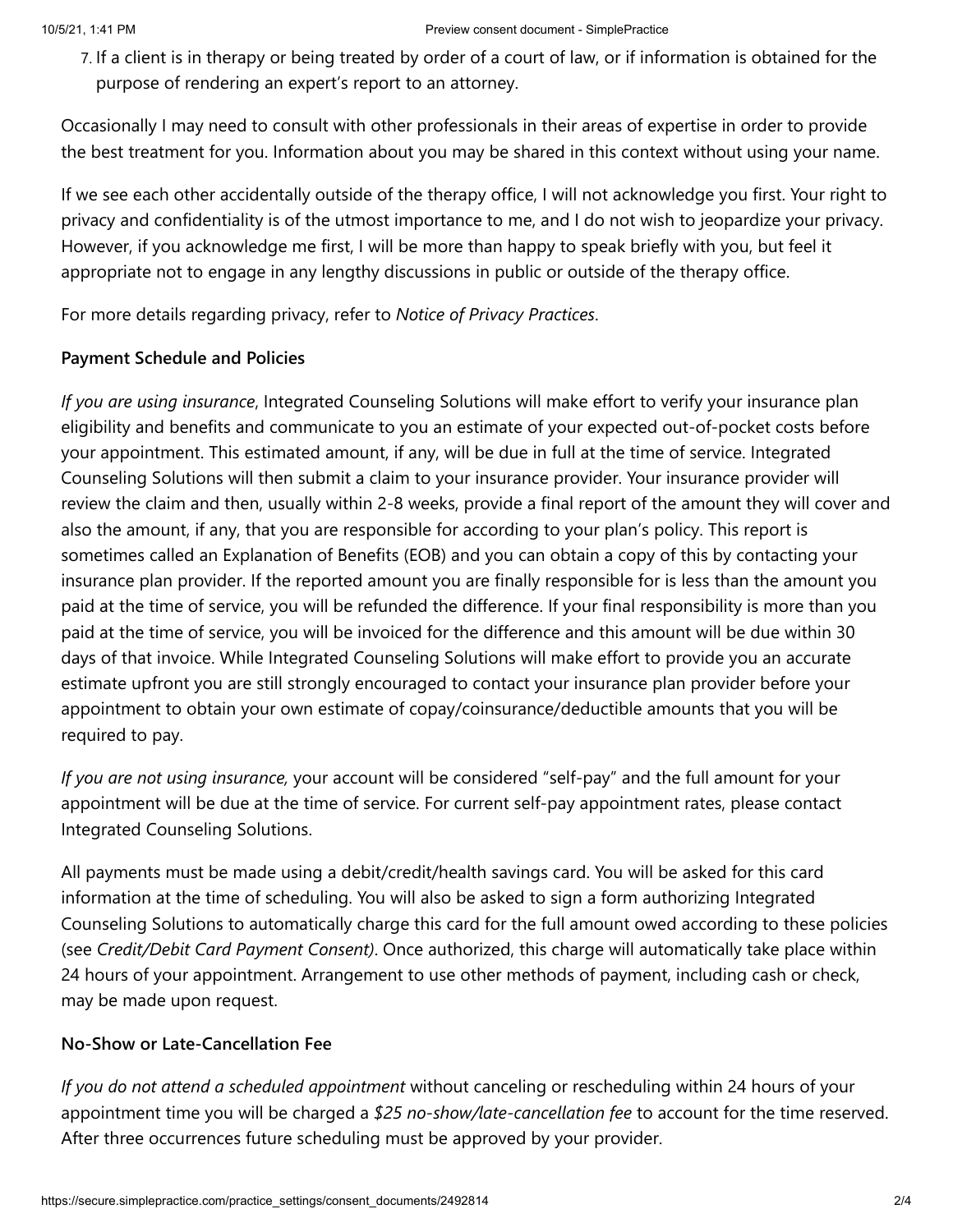#### **Telehealth**

Telehealth appointments (also known as video appointments or virtual visits) provide a convenient and private way for us to meet when we are unable to do so in-person. You may choose whether or not you are willing to use telehealth appointments. If you choose to use telehealth for any of your appointments the following terms apply to your signature at end of this document:

#### *CONSENT FOR TELEHEALTH APPOINTMENT*

- 1. I understand that my health care provider wishes me to engage in a telehealth consultation and that I have the right to accept or reject this method of service delivery.
- 2. My health care provider explained to me how the video conferencing technology that will be used to affect such a consultation will not be the same as a direct client/health care provider visit due to the fact that I will not be in the same room as my provider.
- 3. I understand that using telehealth for my appointment has potential benefits including easier access to care and the convenience of meeting from a location of my choosing.
- 4. I understand that I must inform my provider at least 48 hours before my telehealth appointment if I plan to join the appointment from a location outside my state of residence. NOTE: healthcare providers must be authorized to practice in the state in which their client is physically located during their appointment. *Example: a client who lives in Arkansas is visiting their sister in Oklahoma for the week and plans to join their next telehealth appointment from their sister's home. Even though this client lives in Arkansas, their healthcare provider must still be authorized by the State of Oklahoma to complete this appointment.*
- 5. I understand there are potential risks to this technology, including interruptions, unauthorized access, and technical difficulties. I understand that my health care provider or I can discontinue the telehealth appointment if it is felt that the videoconferencing connections are not adequate for the situation.
- 6. I have contacted my provider with any questions I have had about using telehealth appointments. My questions have been answered and the risks, benefits and any practical alternatives have been discussed with me in a language in which I understand.

#### *CONSENT TO USE THE TELEHEALTH BY SIMPLEPRACTICE SERVICE*

Telehealth by SimplePractice is the technology service we will use to conduct telehealth appointments. By signing this document, I acknowledge:

- 1. Telehealth by SimplePractice is NOT an Emergency Service and in the event of an emergency, I will use a phone to call 911.
- 2. Though my provider and I may be in direct, virtual contact through the Telehealth Service, neither SimplePractice nor the Telehealth Service provides any medical or healthcare services or advice including, but not limited to, emergency or urgent medical services.